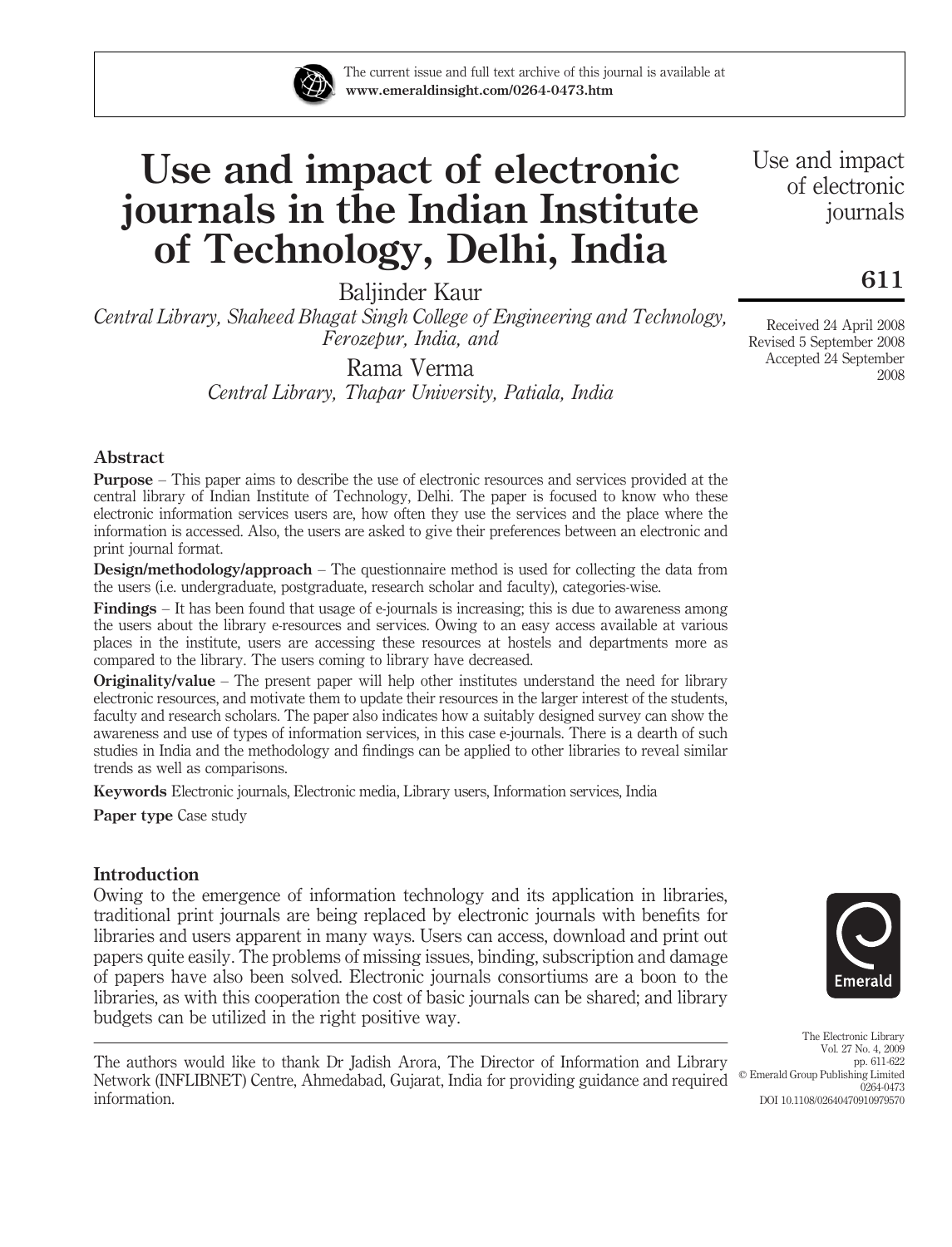TEL 27,4

612

In the early 1990s, publishers and universities explored ways of creating electronic journals that could be retrieved on the users' desktop. There was a significant growth in the number of electronic journals in these days. The 7th edition (1997) of The ARL Directory of Electronic Journals Newsletters and Academic Discussion Lists shows that the number increased from 110 in 1991 to 675 in 1995 and to a further 3,414 in 1997 (Mogge, 1998). It is estimated that today there are about 250,000 periodicals available in all, including 25,000 in science technology and medicine. Of these, 14,246 are refereed scholarly journals and above 1,200 of these are available online (Manalan *et al.*, 2007). Owing to a rapid expansion of networked information and the addition of electronic resources in academic libraries, it has become necessary to study the usage of electronic information resources and to know what impact has been seen in the academic libraries. Doraswamy (2006) studied the use of digital resources by MTech students and found that about 30 per cent of them use the digital resources daily, while 8.75 per cent merely use it occasionally. The time spent by the majority of the students (52.50 per cent) was half an hour on an average in using the digital resources. Heneefa and Sreelatha (2006) studied the use of e-journals by doctoral students of Calicut University and found that 93.40 per cent of them had access to e-journals from the INFONET and they spent two to four hours per day searching and accessing e-journals. Features like easy and speedy access to back volumes and hyperlinks attracted the researchers towards accessing e-journals as well as access to full text browsing e-journals. Mallik et al. (2007) found that users have been quick in starting to download full text papers from the journals that have been subscribed to in recent months. The use of resources is varied among the user groups and user groups differ in the method of access and in the frequency of online resources. Ray and Day (1998) found that students are increasingly interested to use electronic resources while at university. Some 90 per cent of respondents acknowledged access to a networked computer via the university, i.e. more internet access is from work place than from home. The most popular electronic resources were compact disc-read-only-memory (CD-ROM) and the internet, 37.5 per cent of the sample population used electronic journals as an information retrieving tool.

Siebenberg *et al.* (2004) reports that the print journals were being used more than they were prior to the advent of electronic journals. Generally, electronic journals were used heavily and the availability of electronic formats greatly enhances the total use of most titles. However, some electronic journals were used little or not at all, and there was a substantial increase in the use of some print titles. The study conducted by Liew *et al.* (2000) indicates significantly high acceptance of electronic journals by graduate students. There was strong acceptance, high expectation and enthusiasm for future electronic journals, although certain reservations remained. A survey was done at the Maryland University College to examine trends in distant students' use of library resources, services, usage patterns, needs and preferences. The results show that part time students usage pattern has changed and they favor the use of electronic resources like internet (Kelly and Orr, 2003). The low-level technical problems are still faced by users in using electronic journals and they prefer not to read at length on screen (Woodward et al., 1998). Since the library has started subscribing to e-journals there is increase in the use of e-journals and a decrease in the use of print journals by faculty and graduate students. The number of e-journals in the library has increased from two hundred to more than three thousand (Rogers, 2001). The results of the study shows that 68.8 per cent of the respondents prefer to use online journals as compared to 31.2 per cent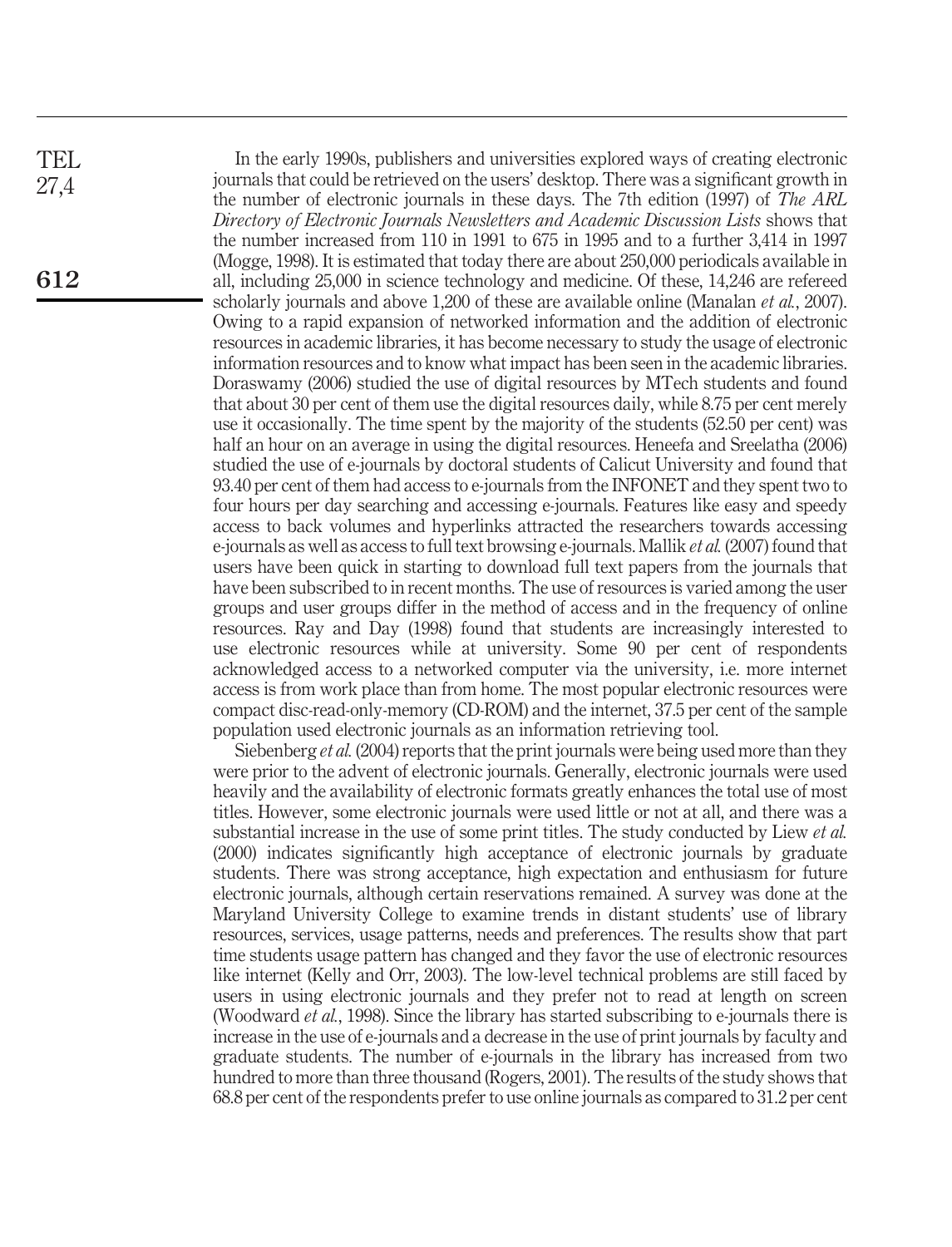who prefer to use print journals, while 71.8 per cent of the respondents prefer to use printed books as compared to 28.27 per cent who prefer to use electronics books.

In India the Ministry of Human Resource Development, has set-up the Indian National Digital Library in Engineering of Sciences and Technology (INDEST) Consortium. The INDEST Consortium commenced its operation from December 2002 through its headquarters at the Indian Institute of Technology (IIT) in Delhi. Access to resources is now considered more important than collection building, especially if the access is perpetual in nature. The consortium will, directly or indirectly, benefit most of the engineering and technical institutions in India. Already access to e-resources for the beneficiary institutions under the INDEST Consortium has increased from the present level of access to e-journals from 100 to 500 to more than 4,000 journals in the case of the Indian Institutes of Technology and the Indian Institute of Science which is comparable to world class institutions like MIT (Massachusetts Institute of Technology) (Arora and Agarwal, 2003).

A previous study conducted at IIT Delhi a few years ago reveals that Boolean operators, truncation and wild cards are the mostly used among the users. The electronic information services are used mainly for research and study. Some 57 per cent of users are satisfied with the available electronic service, while 33 per cent are not. The factors that discouraged them most from accessing electronic information services were that lack of printing facilities (41 per cent) and trained staff (34 per cent), while 22 per cent indicated that an inadequate telecommunication infrastructure was also one of the reason for not showing interest in using electronic information (Ali, 2005).

## Profile of the IIT, Delhi

The institute is one of the seven Institutes of Technology for research and development in science, engineering and technology in India. The institute was first established in 1961, as a college of Engineering and Technology in collaboration with the government of UK and British Industries. In 1963, it was renamed the IIT, Delhi and has the status of a university with powers to decide its own academic policy, to conduct its own examinations, and to award its own degrees (www.iitd.ac.in/).

The library of IIT, Delhi includes a central library and 18 departmental libraries. The total collection of the library covers three lakh (300,000) documents comprising of books, theses, journals (print and electronic) video cassettes and CDs in the fields of science, engineering, humanities, literature and management. The library is fully computerized using the Libsys software package which provides web-based access to its online catalogue. The library also houses the headquarters of the INDEST Consortium that provides access to electronic resources to its member institutions. The Central Library has a fairly well-developed computer and network infrastructure to facilitate use of its computer and web-based services. The library also has its own sub-local area network (LAN), which in turn, is connected to the campus LAN. The library has seven servers and more than 55 internet-enabled PCs, 20 of which are exclusively earmarked for users including ten PCs for On-line Public assess Catalogue (OPAC) searches.

The library provides a number of electronic resources and services to its users, including the following.

## Electronic reference library services

The library uses silver platters electronic reference library services (ERL) technology to enable simultaneous and integrated web-based access to ERL-complaint reference Use and impact of electronic journals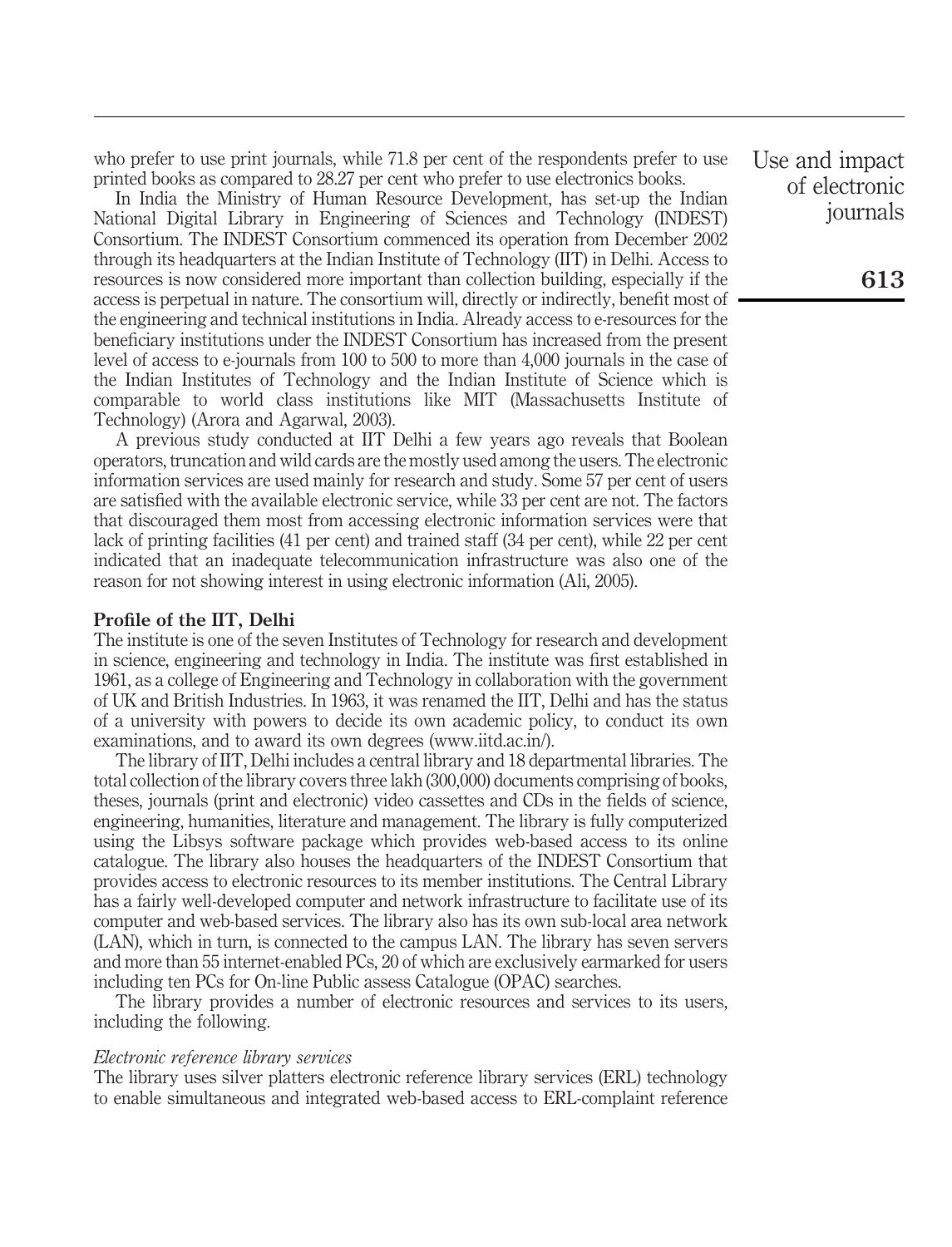- databases available on CD-ROM or other magnetic media to multiple users across the Institute Campus LAN. Bibliographic records in the database are directly linked to the full-text papers on the publisher's site using Silver Linker. The databases available on the ERL include: World Textiles (1970) and Biotechnology Abstracts (1980-). TEL 27,4
- A network-based CD-ROM search services The Library has complete collection of Indian Standards, American Society for Testing and Materials (ASTM) Standards and Library and Information Science Abstracts on CD-ROM that is available on the campus network. The resources can be accessed on the intranet/internet. 614

## Print journals and access to their electronic versions

The library subscribes to 615 current journals; several of them are also accessible online from the publisher's web site. Links to full text electronic journals are available through the Library web site as well through the Libsys Web OPAC.

## Electronic resources through the INDEST Consortium

The IIT Delhi gets access to over 6,500 full-text electronic journals and six bibliographic databases from a number of publishers and aggregators through the INDEST Consortium. Tutorials on resources are also accessible through the INDEST Consortium on the INDEST web site.

#### Objectives and methodology

There has been a glaring lack of studies to know the use of electronic information resources by users in technical institute libraries in India. This study was carried out in the IIT, Delhi, India and its main objectives were thus to find out the following:

- . the use and awareness about library electronic resources by the users;
- . the impact of e-resources on usage and collection;
- . from where users access electronic information; and
- . the frequency of use of e-journals.

It is anticipated that the present study will help other institutes to understand the need of library electronic resources, and motivate them to update their resources in the larger interest of the students, faculty and research scholars.

The survey method was selected, as this is the most appropriate design tool to obtain a large sample. It relies on a questionnaire instrument and is the most common method used in social science research, including library and information science – being effective when a group of people is assemble in one location. Data collection were made by directly administering questionnaires to undergraduate/postgraduates students, research scholars and faculty in the institute during the academic year 2006-2007 in order to know from the users to which extent they are using their libraries' electronic library resources and services. The questionnaire was distributed and collected personally from the users at various places within the institute including class room, libraries, hostels, departments, computer centers, administration buildings and other campus settings.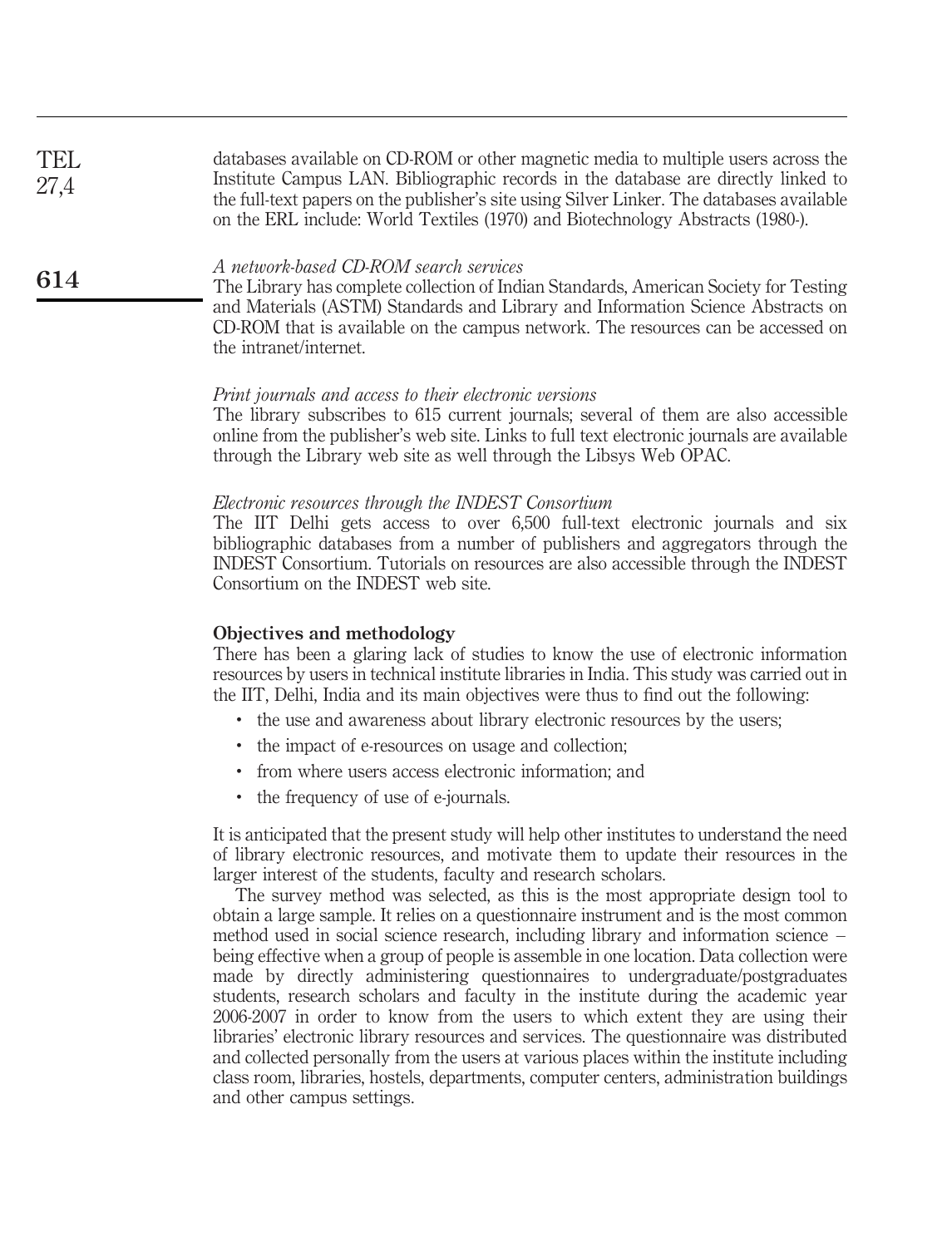The total population of the survey was 4,985,which includes 2,192 undergraduates, 1,530 postgraduates, 916 research scholars and 347 faculty members. However, a sample of about 20 per cent of the population of the institute was used for the survey. Thus, the questionnaire was given to 997 users, of which there were 439 undergraduates, 306, postgraduates, 183 research scholars and 69 faculty members. Overall, 825 (82.7 per cent) of the sampled users returned their questionnaires, namely 379 undergraduates, 255 postgraduates, 133 research scholars and 58 faculty members. (Table I).

# Data analysis and results

The data were analyzed by percentage; qualities variables were found by  $\chi^2$ -test and contingency Coefficient for statistically significant among the users. It has been found that results were statistically significant at 0.01 per cent level, i.e. ( $p \le 0.01$ ).

The central library of IIT, Delhi provides access to various e-resources like network based CD-ROM search, print journals and access to electronic journals, electronic books, electronic resources through INDEST Consortium and services from DELNET. The users were asked whether they are aware about e-resources of their library. Table II indicates that most of the users were aware about these e-resources and services. The response of 322 (84.49 per cent) undergraduates, 218 (85.99 per cent) postgraduates, 128 (96.24 per cent) research scholars, and all the faculty members was 100 per cent positive in this regards. The  $\chi^2$ -test for independence is significant at 1 per cent level of significance. This implies that there is a significant variation among the users as far as the awareness about library e-resources and services provided to them is concerned.

The library of IIT, Delhi subscribes to various e-journals/portals for its users under INDEST Consortium. An attempt was made to know whether the users had heard the name of INDEST and had awareness about the e-resources being provided to them.

| Respondents       | Population of ITT | Questionnaires distributed | Response received |                          |
|-------------------|-------------------|----------------------------|-------------------|--------------------------|
| Undergraduates    | 2,192             | 439                        | 379               |                          |
| Postgraduates     | 1,530             | 306                        | 255               |                          |
| Research scholars | 916               | 183                        | 133               | Table I.                 |
| Faculty           | 347               | 69                         | 58                | Distribution of          |
| Total             | 4.985             | 997                        | 825               | questionnaire for survey |

| Respondents                                                              | Yes                            | Response<br>No. $(\% )$                              | No                  | No. $(\% )$                             | Total                          | $\chi^2$ (df; C)        |                                                           |
|--------------------------------------------------------------------------|--------------------------------|------------------------------------------------------|---------------------|-----------------------------------------|--------------------------------|-------------------------|-----------------------------------------------------------|
| Undergraduates<br>Postgraduates<br>Research scholars<br>Faculty<br>Total | 322<br>218<br>128<br>58<br>726 | (84.96)<br>(85.49)<br>(96.24)<br>(100.00)<br>(88.00) | 57<br>37<br>5<br>99 | (15.04)<br>(14.51)<br>(3.76)<br>(12.00) | 379<br>255<br>133<br>58<br>825 | $21.299*$<br>(3; 0.159) | Table II.<br>Do you know about your<br>library electronic |
| <b>Note:</b> "Significant at: 0.01 level                                 |                                |                                                      |                     |                                         |                                |                         | resources/services?                                       |

Use and impact of electronic journals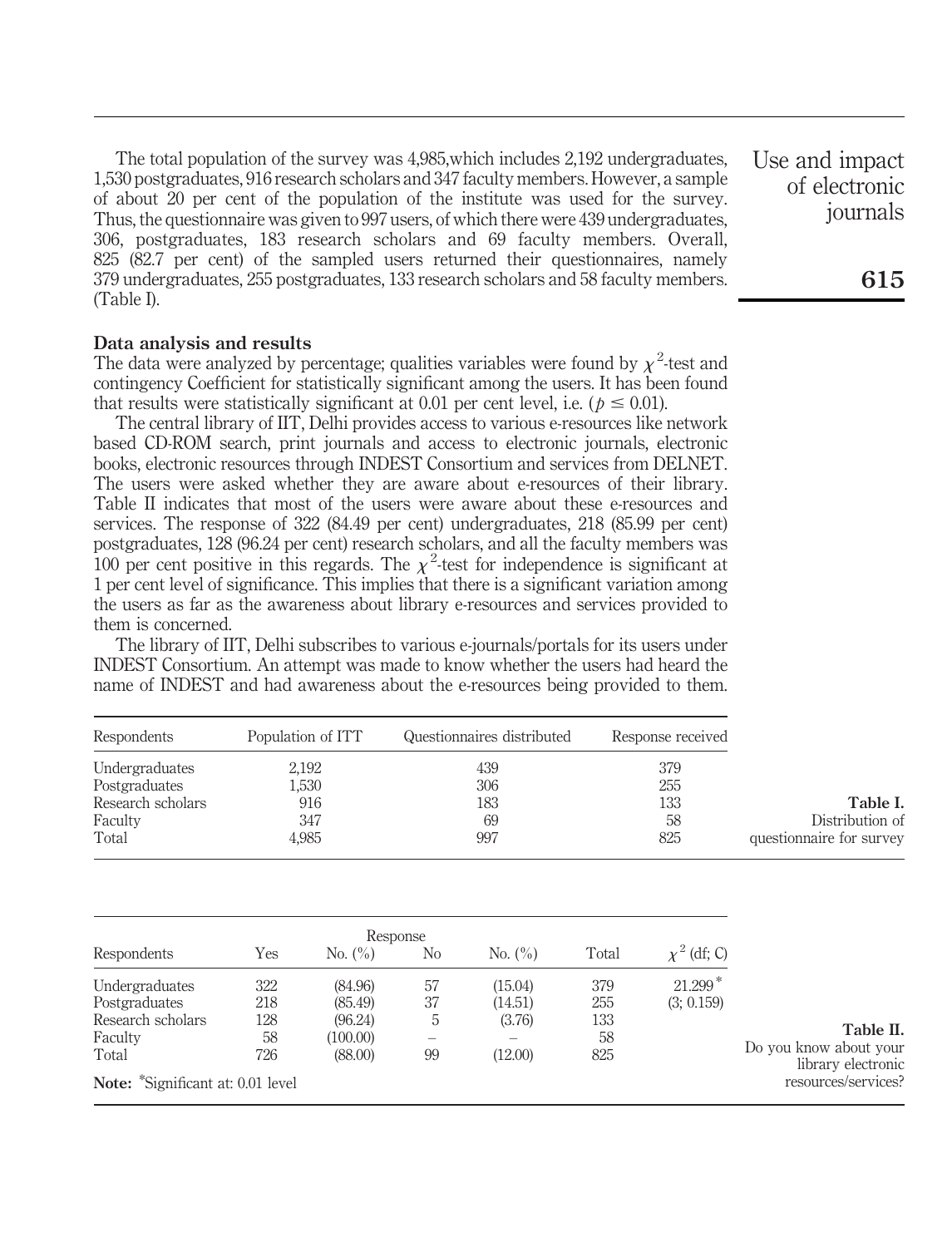Table III shows that 218 (57.52 per cent) undergraduates responded in the positive and 161 (42.48 per cent) in the negative. The response of 184 (72.16 per cent) postgraduates, 129 (96.99 per cent) research scholars and all the faculty members was positive in this regard. The data reveals that research scholars and faculty were more aware as compared to undergraduates and postgraduates, whereas more than half of undergraduates and postgraduates were aware about the INDEST Consortium. Out of the total 825 respondents, 589 (71.39 per cent) users were aware about INDEST Consortium and the remaining 236 (28.61 per cent) lacked such awareness. There is a significant variation among the users as far as the awareness about INDEST is concerned. The value of  $\chi^2$  is 101.708 and the degree of freedom (df) is 3. The value of p is statistically significant at 0.01 level.

The users were asked if they were aware about the INDEST Consortium and if so were they using it or not. Table IV reveals that 100 per cent faculty members, 98.45 per cent research scholars, 80.43 per cent postgraduates, and only 33.03 per cent undergraduates were using these e-resources. It has been found that the main users of e-journals were faculty members, research scholars and postgraduates. The total number of users having awareness about INDEST Consortium were 589, of which 405 (68.76 per cent) were using these resources, whereas the remaining 184 (31.24 per cent) were not using such resources. However, 236 respondents out of total 825 did not reply to the question. The  $\chi^2$ -test independence is significant at 1 per cent level of significance. This implies that there is a significant variation among the users as far as the use of INDEST Consortium is concerned.

Table V indicates that out of 825 respondents, 232 (28.12 per cent) did not answer to the question. The table also reveals that 11 undergraduates (5.64 per cent) use

| Respondents       | Yes | No. $(\% )$ | Response<br>No | No. $(\% )$ | Total | (df; C)    |
|-------------------|-----|-------------|----------------|-------------|-------|------------|
| Undergraduates    | 218 | (57.52)     | 161            | (42.48)     | 379   | 101.708*   |
| Postgraduates     | 184 | (72.16)     | 71             | (27.84)     | 255   | (3; 0.331) |
| Research scholars | 129 | (96.99)     | 4              | (3.01)      | 133   |            |
| Faculty           | 58  | (100.00)    |                |             | 58    |            |
| Total             | 589 | (71.39)     | 236            | (28.61)     | 825   |            |

Table III.

Are you aware about the name INDEST consortium and its resources?

|                                              |                                                       |     |             | Response |             |       |                  |
|----------------------------------------------|-------------------------------------------------------|-----|-------------|----------|-------------|-------|------------------|
|                                              | Respondents                                           | Yes | No. $(\% )$ | No       | No. $(\% )$ | Total | $\chi^2$ (df; C) |
|                                              | Undergraduates                                        | 72  | (33.03)     | 146      | (66.97)     | 218   | $220.544$ *      |
| Table IV.                                    | Postgraduates                                         | 148 | (80.43)     | 36       | (19.57)     | 184   | (3; 0.522)       |
|                                              | Research scholars                                     | 127 | (98.45)     | 2        | (1.55)      | 129   | NR: 236          |
|                                              | Faculty                                               | 58  | (100.0)     |          |             | 58    |                  |
| If you are aware about<br>INDEST consortium. | Total                                                 | 405 | (68.76)     | 184      | (31.24)     | 589   |                  |
| do you use it?                               | Notes: "Significant at: 0.01 level; NR, not responded |     |             |          |             |       |                  |

TEL 27,4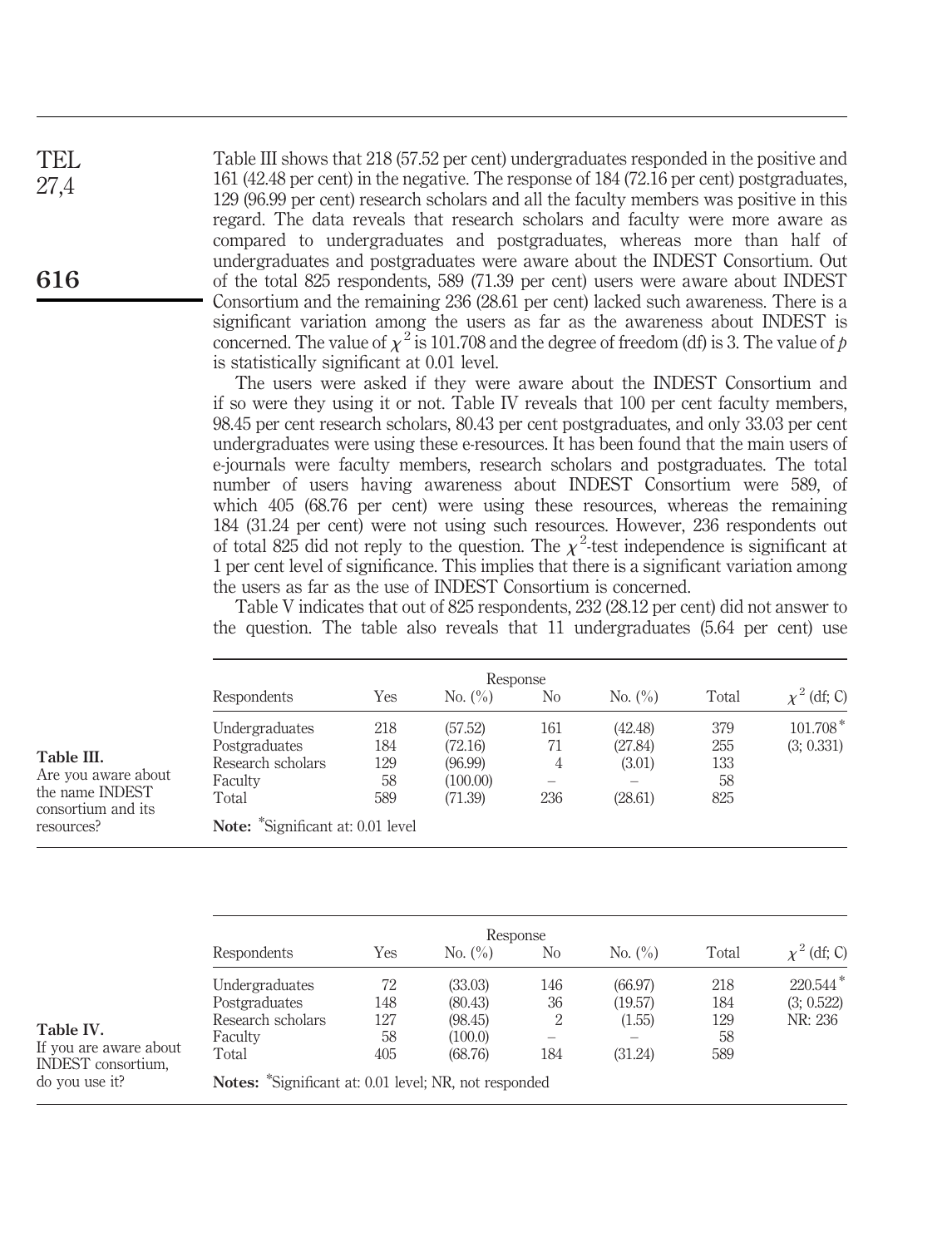e-journals daily, 30 (15.38 per cent) 2/3 times a week, 28 (14.36 per cent) once a week, and 126 (64.62 per cent) occasionally. Thus, the maximum number of undergraduates used electronic journals occasionally. Similarly, 41 (19.34 per cent) postgraduates used electronic journals daily, 83 (39.15 per cent) 2/3 times a week 31 (14.62 per cent) once a week and 57 (26.89 per cent) occasionally. The results show that maximum number of postgraduates used electronic journals 2/3 times a week. Further, as many as 41 (31.78 per cent) research scholars used e-journals daily 38 (29.46 per cent) 2/3 times a week, 15 (11.63 per cent) once a week and 35 (27.13 per cent) occasionally. Lastly, as many as 4 (7.02 per cent) faculty members used e-journals daily, 46 (80.70 per cent) 2/3 times a week, and 7 (12.18 per cent) once a week. The  $\chi^2$ -test for independence is significant at 1 per cent level of significance. This implies that there is a significant variation among the users, as it has been found that maximum number of users used electronic journals occasionally, i.e. 218 (36.76 per cent) followed by 197 (33.22 per cent) 2/3 times a week, 97 (16.36 per cent) daily and 81 (13.66 per cent) once a week. It has been found that from total user 593 who answered this questions 97 (16.36 per cent) use e-journals daily 197 (33.22 per cent) two times a week 81 (13.66 per cent) once a week and 218 (36.76 per cent) occasionally. Thus, maximum numbers of users use e-journals occasionally as compared to other time.

The availability of electronic information services along with print document is an extra advantage for the users as they have a choice to use both as per their convenience. The users were asked to give their preference for the format of the document which they liked to use. Table VI reveals that the users instead of using either a print or electronic format of any document preferred to use both the formats as a source for getting information. In this regard, the response of 111 (83.46 per cent) respondents was found to be the highest followed by that of 48 (82.76 per cent),

| Using<br>e-journals                                          | Undergraduate | Postgraduate | Research<br>scholars | Faculty    | Total<br>$\rm No.$ $\binom{0}{0}$ | $\chi^2$ (df; C) |
|--------------------------------------------------------------|---------------|--------------|----------------------|------------|-----------------------------------|------------------|
| Daily                                                        | 11(5.64)      | 41(19.34)    | 41 (31.78)           | 4(7.02)    | 97 (16.36)                        | 168.464*         |
| $2/3$ times a week                                           | 30(15.38)     | 83 (39.15)   | 38 (29.46)           | 46 (80.70) | 197 (33.22)                       | (9; 0.470)       |
| Once a week                                                  | 28 (14.36)    | 31 (14.62)   | 15(11.63)            | 7(12.28)   | 81 (13.66)                        | NR: 232          |
| Occasionally                                                 | 126 (64.62)   | 57 (26.89)   | 35(27.13)            |            | 218 (36.76)                       | $(28.12\%)$      |
| Total                                                        | 197           | 212          | 129                  | 57         | 593                               |                  |
| <b>Notes:</b> "Significant at: 0.01 level: NR, not responded |               |              |                      |            |                                   |                  |

| Undergraduate<br>no. $(\% )$ | Postgraduate<br>no. $(\% )$ | Research<br>scholars no.<br>$\binom{0}{0}$ | Faculty<br>no. $\binom{0}{0}$ | Total no.<br>$\binom{0}{0}$ | $x^2$<br>(df; C)    |
|------------------------------|-----------------------------|--------------------------------------------|-------------------------------|-----------------------------|---------------------|
| 50 (13.19)                   | 23 (9.02)                   | 18 (13.53)                                 | 4(6.90)                       |                             | 35.800 <sup>*</sup> |
| 88 (23.22)                   | 46 (18.04)                  | 4(3.01)                                    | 6(10.34)                      | 144 (17.45)                 | (6:0.204)           |
| 241 (63.59)                  | 186 (72.94)                 | 111 (83.46)                                | 48 (82.76)                    | 586 (71.03)                 |                     |
| 379 (100)                    | 255 (100)                   | 133 (100)                                  | 58 (100)                      | 825 (100)                   |                     |
|                              |                             |                                            |                               |                             | 95 (11.52)          |

Use and impact of electronic journals

617

Table V. How frequently do you use electronic-journals?

Table VI. Which format of the document do you prefer for getting information?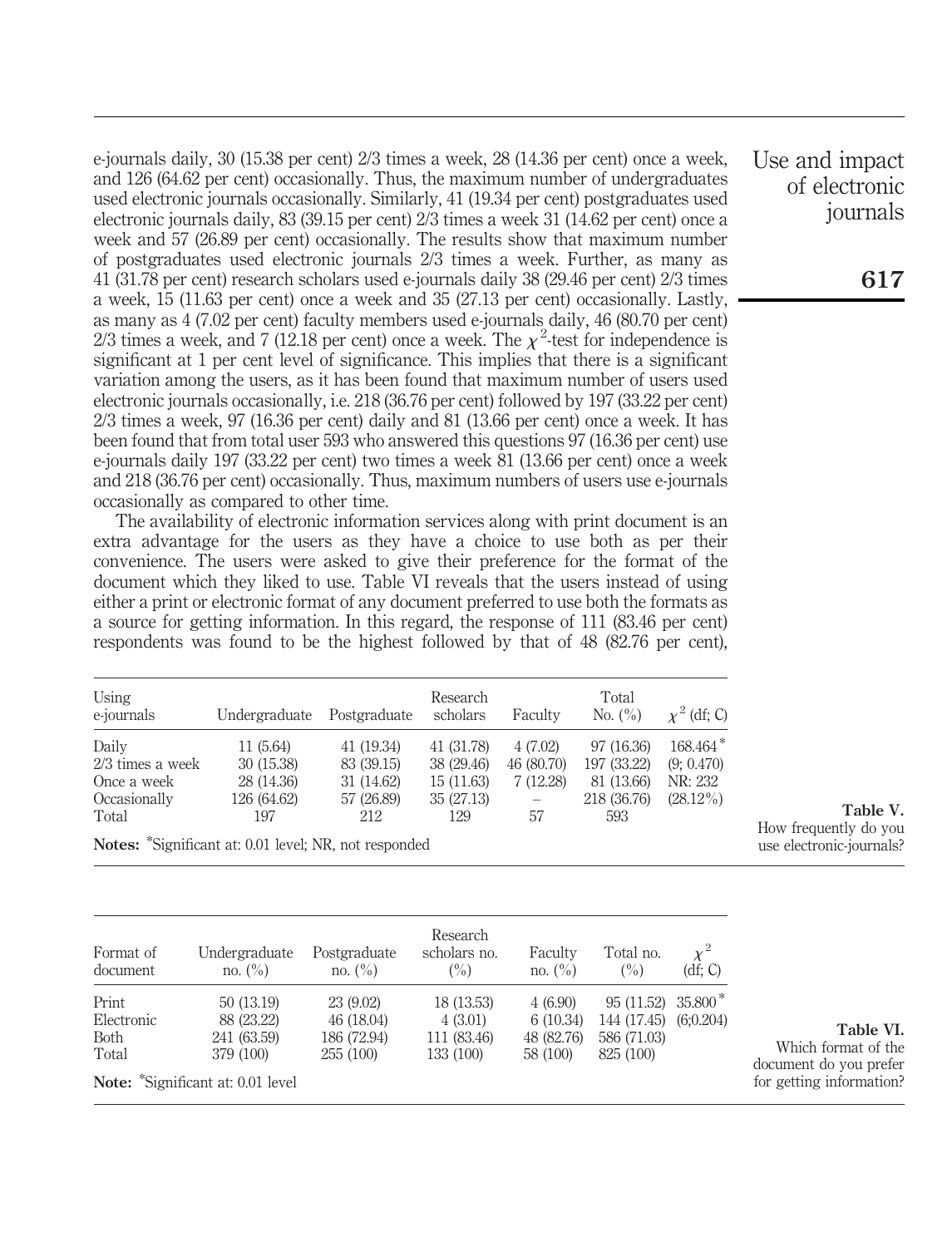TEL 27,4

618

186 (72.94 per cent) and 241 (63.11 per cent) respondents from the categories of faculty members, postgraduates and undergraduates, respectively. It has been found that out of a total number of 825 users, 95 (11.52 per cent) preferred print format only, 144 (17.45 per cent) electronic only, while 586 (71.03 per cent) preferred both the formats, i.e. print and electronic. It shows that instead of using a single format only (i.e. print or electronic) most of the users preferred both the formats for collecting information. The value of  $\chi^2$  is 35.800 and the df is 6. The value of p is statistically significant at 0.01 level ( $p \leq 0.01$ ). This implies that there is a significant variation among the users in preference for using the format of the document.

The e-resources and services are provided by the library through the internet and intranet, which can be accessed from various places within the institute. The data given in Table VII evidently shows that the highest proportion of research scholars, i.e. 96.24 per cent, use their department for accessing the information, whereas this proportion in the case of faculty members, postgraduates and undergraduates is 94.83 per cent, 67.84 per cent and 13.19 per cent, respectively. A very small portion of faculty members, i.e. 3.45 per cent access the library resources from the library itself. However, the highest proportions of research scholar, i.e. 38.35 per cent use the library for accessing the information, whereas this proportion in the case of postgraduates and undergraduates is 28.24 and 18.75 per cent, respectively. Furthermore, as many as 58.31 per cent of the undergraduates assess library e-resources from the hostel, whereas this proportion is less in the case of postgraduates (33.33 per cent) and research scholars (15.04 per cent). However, none of the faculty members accesses these resources from the hostels. Similarly, 42.33 per cent of the undergraduates assess library e-resources from the computer centre, whereas this proportion is less in the case of postgraduates (30.71 per cent) and research scholars (12.07 per cent). However, none of the faculty members access these resources from the computer centre. The table shows that e-resources are accessed mostly by the users from their respective departments. The total response of the users indicates that 49.21 per cent accessed the library e-resources from the department followed by the 39.52, 33.71 and 23.76 per cent from the hostels, computer centre and library, respectively. The results depict that the library is used less for accessing the e-resources as compared to other places.

Tables VIII and IX reflect how much of these e-resources are used by these main users. The data given in Table VIII shows the download statistics of various full text e-resources, The collection of e-journals with full text was having IEEE/IEL online, American Society of Mechanical Engineers (ASME) journals online, ASCE (American Society of Civil Engineers) journals online, ABI/Inform complete, Capitaline, EBSCO Databases, Emerald full-text. The users had started using these e-resources as shown by download usage data in the same year 2004. The new collection was added in the year 2005 with Association for Computing Machinery (ACM) Digital library, Springer Verlag's Link, Nature, ProQuest Science and Elsevier's Science Direct. The download usage data shows that there was increase in the usage of e-resources from the previous year and a decrease in three of the e-resources only and this probably is due to the additions of new resources. From the total download of usage data of full text e-resources, it has been found that the usage has increased from 710,699 to 2,893,848 numbers.

The usage of bibliographic e-resources for a period of three years has been shown in Table IX. In the year 2003, the library was having Compedex & INSPESC and Science Finder Scholar was added in the year 2004. In the same way the new collection in the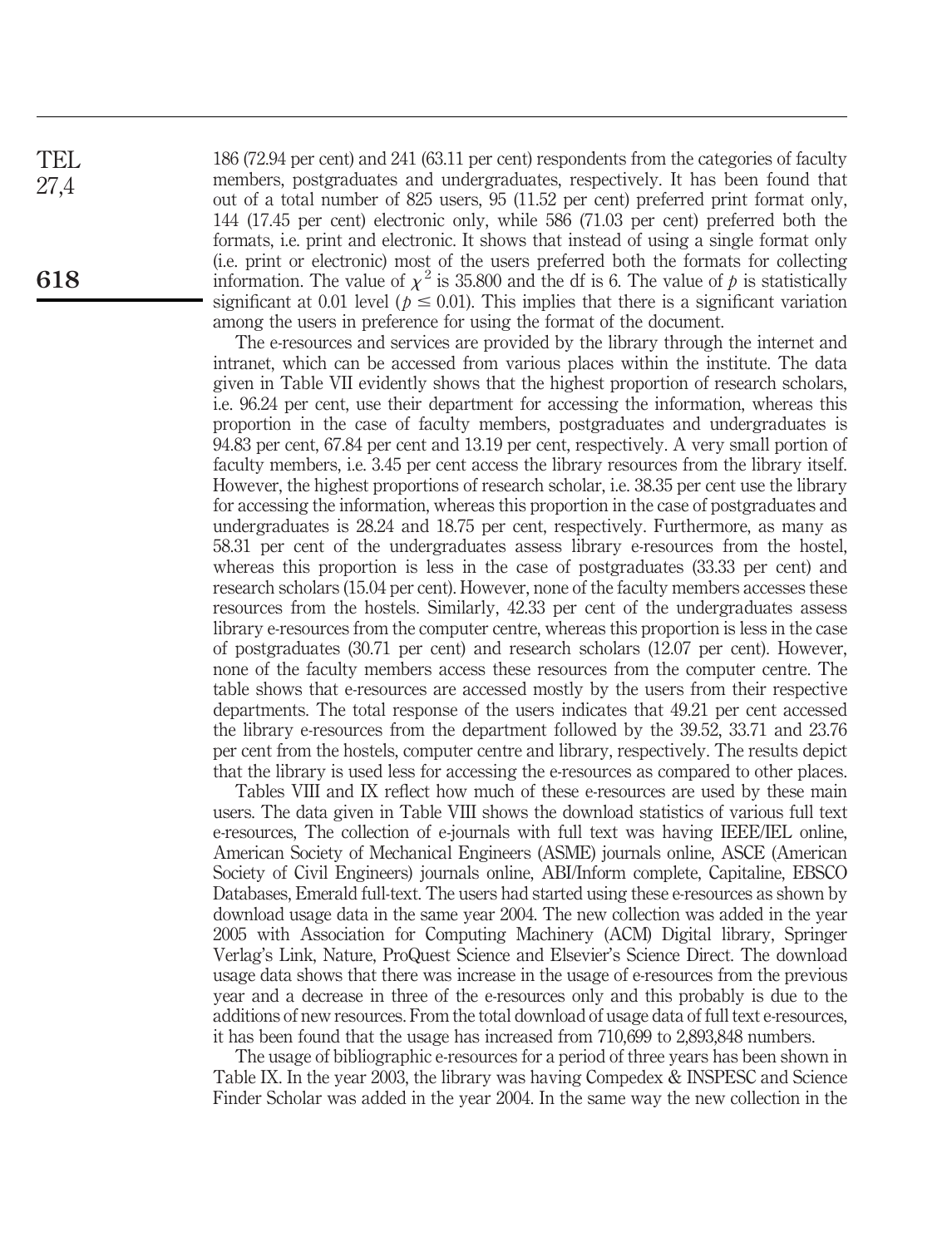| Use and impact<br>of electronic<br>journals                 | $\begin{array}{c} 419\ (50.79) \\ 629\ (76.24) \\ 499\ (60.48) \\ 413\ (66.29) \end{array}$   | Total = $825$ no. $(^{9}_{6})$<br>$\mathcal{L}_{\mathsf{O}}$ |
|-------------------------------------------------------------|-----------------------------------------------------------------------------------------------|--------------------------------------------------------------|
| 619                                                         | $\begin{array}{c} 406\ (49.21)\\ 196\ (23.76)\\ 326\ (39.52)\\ 210\ (33.71) \end{array}$      | Yes                                                          |
|                                                             | $\begin{array}{c} 3\ (5.17)\\ 56\ (96.55)\\ 58\ (100.00)\\ 47\ (100.00) \end{array}$          | Faculty = 58 no. $(%$<br>ż                                   |
|                                                             | $\frac{55 (94.83)}{2 (3.45)}$<br>$\overline{\phantom{a}}$                                     | Yes                                                          |
|                                                             | $\begin{array}{c} 5 \ (3.76) \\ 82 \ (61.65) \\ 113 \ (84.96) \end{array}$<br>51 (87.93)      | $\gtrsim$                                                    |
|                                                             | 128 (96.24)<br>51 (38.35)<br>20 (15.04)<br>7 (12.07)                                          | $RS = 133$ no. $(^{9}/_{0})$<br>Yes                          |
|                                                             | $\begin{array}{c} 82 \ (32.16) \\ 183 \ (71.76) \\ 170 \ (66.67) \\ 97 \ (69.29) \end{array}$ | $\stackrel{\circ}{\simeq}$                                   |
|                                                             | $\begin{array}{c} 173\ (67.84)\\ 72\ (28.24)\\ 85\ (33.33)\\ 43\ (30.71) \end{array}$         | $PG = 255$ no. $(^{\circ}\!\!/\!\circ)$<br>Yes               |
|                                                             | $\begin{array}{c} 329\ (86.81)\\ 308\ (81.27)\\ 158\ (41.69)\\ 218\ (57.67)\end{array}$       | $\overline{R}$                                               |
|                                                             | 03.19<br>08.73<br>08.333<br>09.333<br>8580                                                    | $UG = 379$ no. $(^{\circ}\!\!/\!\!\circ)$<br>Yes             |
| Table VII.<br>From which place do you<br>access e-resources | Computer center<br>epartment<br>ibrary<br>Hostel                                              | Place of accessing                                           |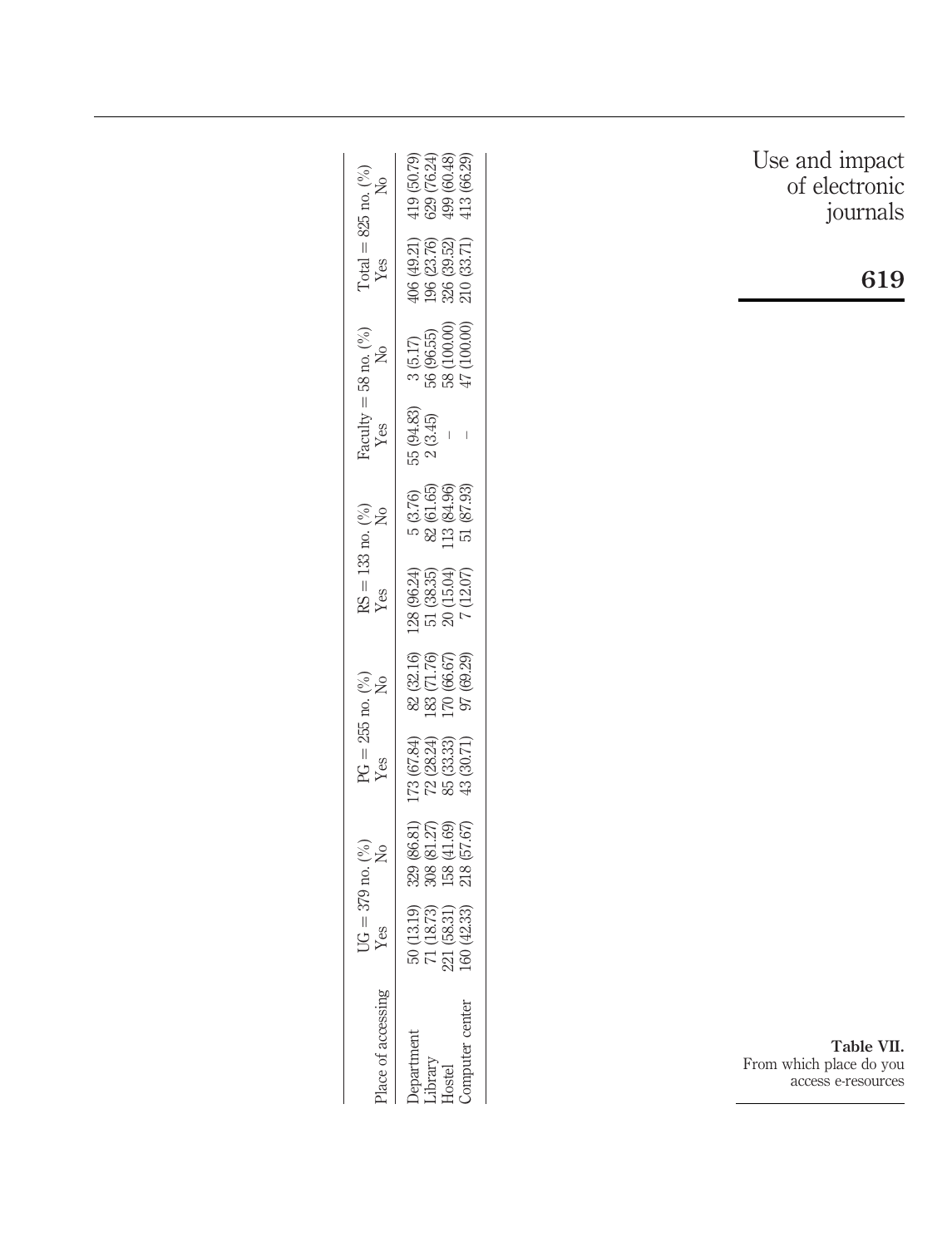| TEL                         |                |                            |       | Year/usage |           |                              |
|-----------------------------|----------------|----------------------------|-------|------------|-----------|------------------------------|
| 27,4                        | S. No          | Title                      |       | 2004       | 2005      | Usage status                 |
|                             | 1              | <b>IEEE/IEL</b> online     |       | 107,425    | 113,013   | Increased                    |
|                             | $\overline{2}$ | ASME journals online       |       | 11,951     | 12,400    | Increased                    |
|                             | 3              | ASCE journals online       |       | 13,189     | 10,692    | Decreased                    |
| 620                         | 4              | <b>ACM</b> Digital Library |       |            | 52,016    | New addition                 |
|                             | 5              | Springer Verlag's link     |       |            | 2,914     | New addition                 |
|                             | 6              | Nature                     |       |            | 26.691    | New addition                 |
|                             | 7              | ProQuest Science           |       |            | 2,393     | New addition<br>New addition |
|                             | 8              | Elsevier's Science Direct  |       |            | 317,635   |                              |
| Table VIII.                 | 9              | ABI/Inform complete        |       | 6,405      | 8.005     | Increased                    |
| Download usage              | 10             | Capitaline                 |       | 553,154    | 2,332,390 | Increased                    |
| statistics of full text     | 11             | EBSCO databases            |       | 10,807     | 8,389     | Decreased                    |
| electronic resources for    | 12             | Emerald full-text          |       | 7,768      | 7,310     | Decreased                    |
| the year 2004 and 2005      |                | Total download usage       |       | 710,699    | 2,893,848 | Increased                    |
|                             |                |                            |       | Year/usage |           |                              |
|                             | S. No.         | Title                      | 2003  | 2004       | 2005      | Usage status                 |
|                             |                | <b>ICCC</b>                |       |            | 1.131     | New addition                 |
| Table IX.                   | $\overline{2}$ | Math Science Net           |       |            | 17.651    | New addition                 |
| Download usage              | 3              | Compedex & INSPEC          | 5,952 | 12.598     | 477,054   | Increased                    |
| statistics of bibliographic | 4              | Science Finder Scholar     |       | 26,483     | 45,787    | Increased                    |
| electronic resources for    | 5              | Web of Science             |       |            | 149.345   | New addition                 |
| the year 2003-2005          |                | Total download usage       | 5,952 | 39,081     | 690,968   | Increased                    |

year 2005 included web of Science, Math Science and JCCC. From the collection and usage statistics it is evident that the use of such resources has increased year after year. But some of the e-resources have also shown a decrease in their usage. From total downloads of usage data of bibliographic e-resources, it has been found that the usage has increased from 5,952 to 39,081 numbers in the year 2004 and 690,968 in the year 2005. The new addition in the collection of e-resources has also increased every year.

## Findings and recommendations:

The study shows that most users (88 per cent) were aware about their library e-resources and services, whereas the remaining 12 per cent had no knowledge about such e-resources. The users have started using these resources as per their need. The undergraduates, who are not the main users, are also trying their hand to find out whether the information in these e-resources is useful to them or not. The main users of these e-resources are postgraduates, research scholars and faculty. The results indicate that 71.39 per cent of users are aware and have knowledge about the INDEST Consortium and the rest (28.61 per cent) had not heard about it. Among the users who were aware about INDEST Consortium only 68.76 per cent were using these services while the remaining 31.24 per cent were not. Thus, there is a need to motivate the users to make maximum use of such services. The information about their required journals must be provided. The frequency of using the e-journals is also not satisfactory. Only 36.76 per cent of users are using the library e-resources occasionally and 33.22 per cent use 2/3 times a week.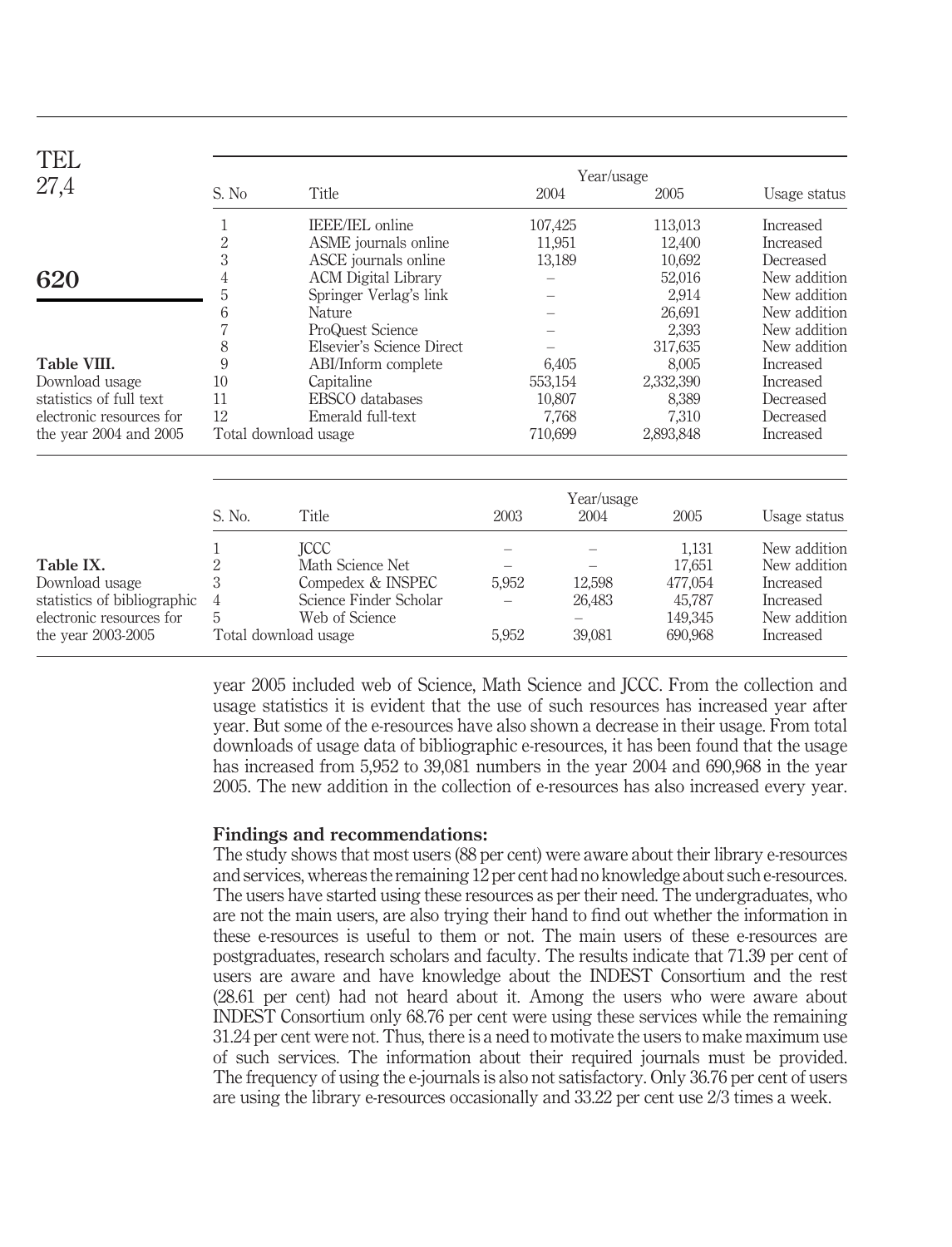Most of the users (71 per cent) prefer to use both print and electronic format, 17.45 per cent electronic only, and 11.52 per cent print only. Thus, the library should continue to provide e-resources along with printed journals also. The users are accessing electronic information on internet and intranet made available at various places in the institute. It has been found that departments, hostels and computer centre are used more for accessing the information as compared to the library. The usage of these resources can be increased if users are motivated to use these services in the library by providing them help in searching and downloading the information. The library has good collection of e-resources as per the courses run by the institute. The impact on collection development and usage indicates that every year there is an increase in the collection and thus its usage. The usage of IEL online, ASME, Science Direct, ABI/Inform and Capitalize has increased but usage of ASCE, EBSCO and Emerald has decreased. The librarians must check out the reasons for this decrease in usage and find out the users who use them, so that they can be guided for using such e-resources. It has been noted that in the technical institutes e-resources related to non-technical subjects are less in use and there has been a wide variation in their usage.

## Conclusion

This paper reports on a survey of users at the IIT, Delhi as to their awareness and use of electronic resources, notably e-journals. It has been found that awareness among the users motivates them to use e-resources and services of the library. The main users of library e-resources are postgraduates, research scholars and faculty. The maximum numbers of users prefer to use both the formats of the documents, i.e. print as well as electronic for seeking information. The e-journals are generally used regularly used 2/3 times a week by those who responded to the survey. They access the information more from their respective department, hostel and computer centre than they do the library. Thus, the number of users coming to the library has decreased. There is constant increase in the collection and usages of these e-resources. The usage of these resources is not more than 68.76 per cent as compare to the awareness which is 88 per cent. Therefore, the situation demands that necessary steps should be taken by the library authorities to increase the usage of present library e-resources.

## References

- Ali, N. (2005), "The use of electronic resources at IIT Delhi Library: a study of search behaviours", The Electronic Library, Vol. 23 No. 6, pp. 691-700.
- Arora, J. and Agarwal, P. (2003), "Indian National Digital Library in Engineering Sciences and Technology (INDEST) Consortium: consortia-based subscription to electronic resources for technical education system in India", in Salgar, S.M. et al. (Eds), Proceedings of the CALIBER 2003, INFLIBNET, Ahmedabad, pp. 271-90.
- Doraswamy, M. (2006), "Use of digital resources by MTech students in Koneru Lakshmaiah College of Engineering", Proceedings of the National Convention on Knowledge, Library and Information Networking (NACLIN 2006), 27-30 September, University of Jammu, Jammu, pp. 154-65.
- Heneefa, K.M. and Sreelatha, L. (2006), "Use of e-journals by Doctoral Students of Calicut University", Proceedings of the National Convention on Knowledge, Library and Information Networking (NACLIN 2006), 27-30 September, DELNET, Jammu, pp. 255-66.

Use and impact of electronic journals